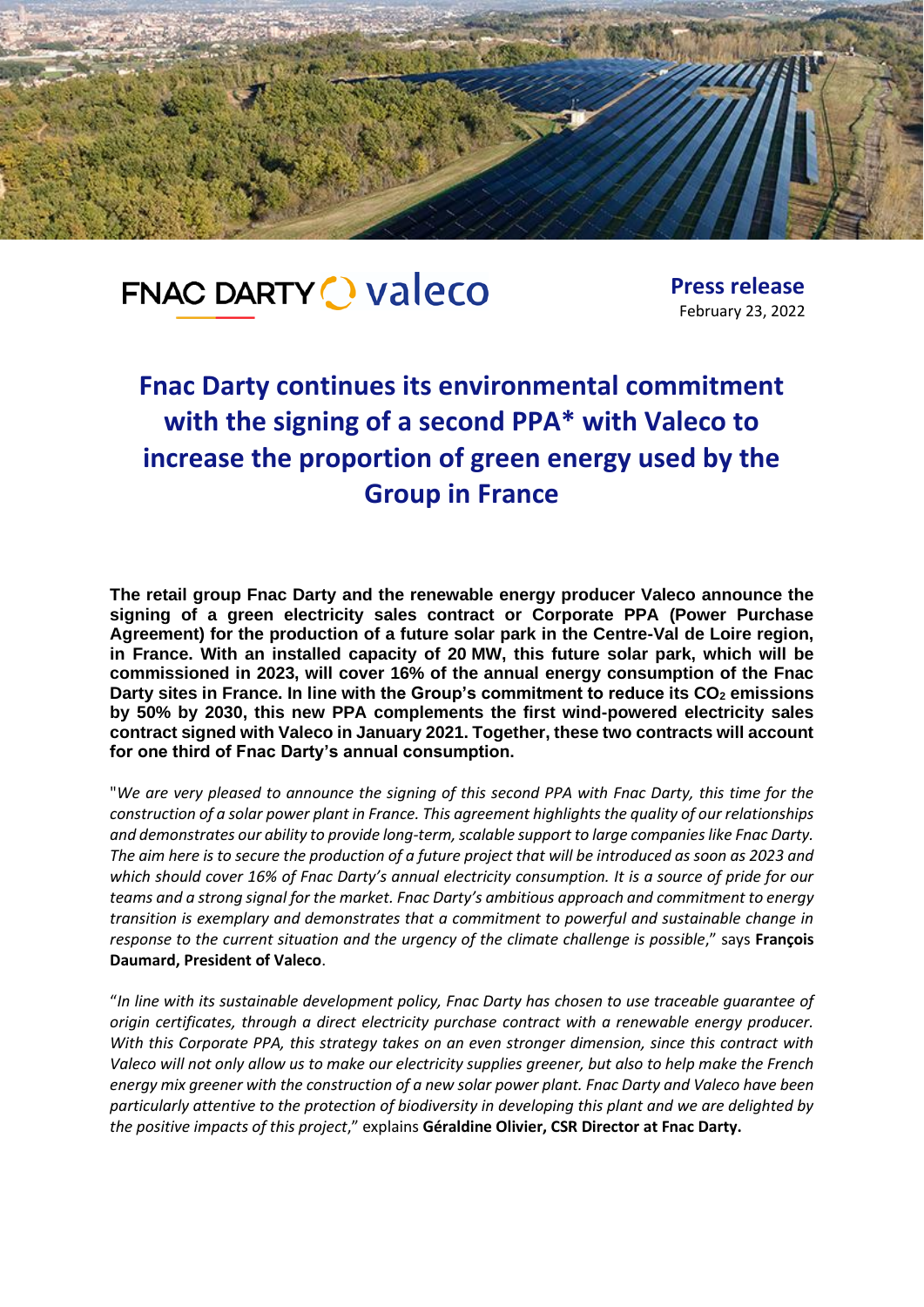"*We welcome this new partnership with Valeco, which marks an acceleration in our renewable energy supply strategy in France, and contributes to regional development with the construction of a new solar power plant. It is in line with the Group's commitment to reduce its environmental impact while continuing to roll out its approach of responsible indirect purchasing*," adds **Magali Félix, Director of Indirect Purchasing at Fnac Darty.**

### **A solar project in favor of biodiversity, which will see the establishment of a beekeeping project and a sheep pasture**

With a surface area of 20 hectares, the future solar park will be developed on former agricultural land that the municipality has transformed to accommodate an industrial project. Valeco decided to retain the initial agricultural activity by establishing a beekeeping project involving the black bee of Sologne, as well as a sheep pasture, among other things. To do this, hedges will be created and the existing hedge will be reinforced both to contribute to the landscape integration of the project and to strengthen ecological continuity. Local species that are attractive to avifauna and pollinators will be selected (field maple, common dogwood, privet etc.).



Throughout the entire project, Fnac Darty and Valeco are eager to encourage the development of local employment, for example by using local nurseries and companies. Valeco is also committed to prioritizing local professionals for the maintenance of the site's vegetation (a breeder for the pasture, a reintegration association or green space maintenance company, a local fencing company, etc.), as well as for the beekeeping project. With this new project and the development of Valeco in the region, a new maintenance base will be set up in the area.

The electricity produced by the solar power plant will be injected into Solvay Energy Services' balance perimeter before being redistributed to Fnac Darty's consumption sites.

#### **\*What is a PPA?**

A Power Purchase Agreement is an electricity sales contract signed between a renewable energy producer and a large company to ensure that production is sold with fixed terms in advance and for a predetermined period of time. "Corporate PPA" means that the buyer is a company or an administration that is the end user of the electricity.

#### **About Fnac Darty**

Operating in 13 countries, Fnac Darty is a European leader in the retail of entertainment and leisure products, consumer electronics and domestic appliances. The Group, which has close to 25,000 employees, had a multi-format network of 936 stores at the end of September 2021, including 769 in France, and is ranked as France's second most visited e-commerce site (over 29 million unique visitors per month) with its three merchant sites, fnac.com, darty.com and natureetdecouvertes.com. A leading omnichannel player, Fnac Darty's revenue was close to €7.5 billion in 2020, approximately 29% of which was realized online. For more information: [www.fnacdarty.com](https://eur02.safelinks.protection.outlook.com/?url=http://www.fnacdarty.com/&data=04|01|alexandra.redin@fnacdarty.com|efe2eee051a449f6031a08d9f2fdf3b5|ee736e01987f46aaa14479812f19df56|0|0|637807994784276598|Unknown|TWFpbGZsb3d8eyJWIjoiMC4wLjAwMDAiLCJQIjoiV2luMzIiLCJBTiI6Ik1haWwiLCJXVCI6Mn0=|3000&sdata=rZDccm+Gc8KuwCb6T7auhkrLpT24BblnDBYvbGPlb98=&reserved=0)